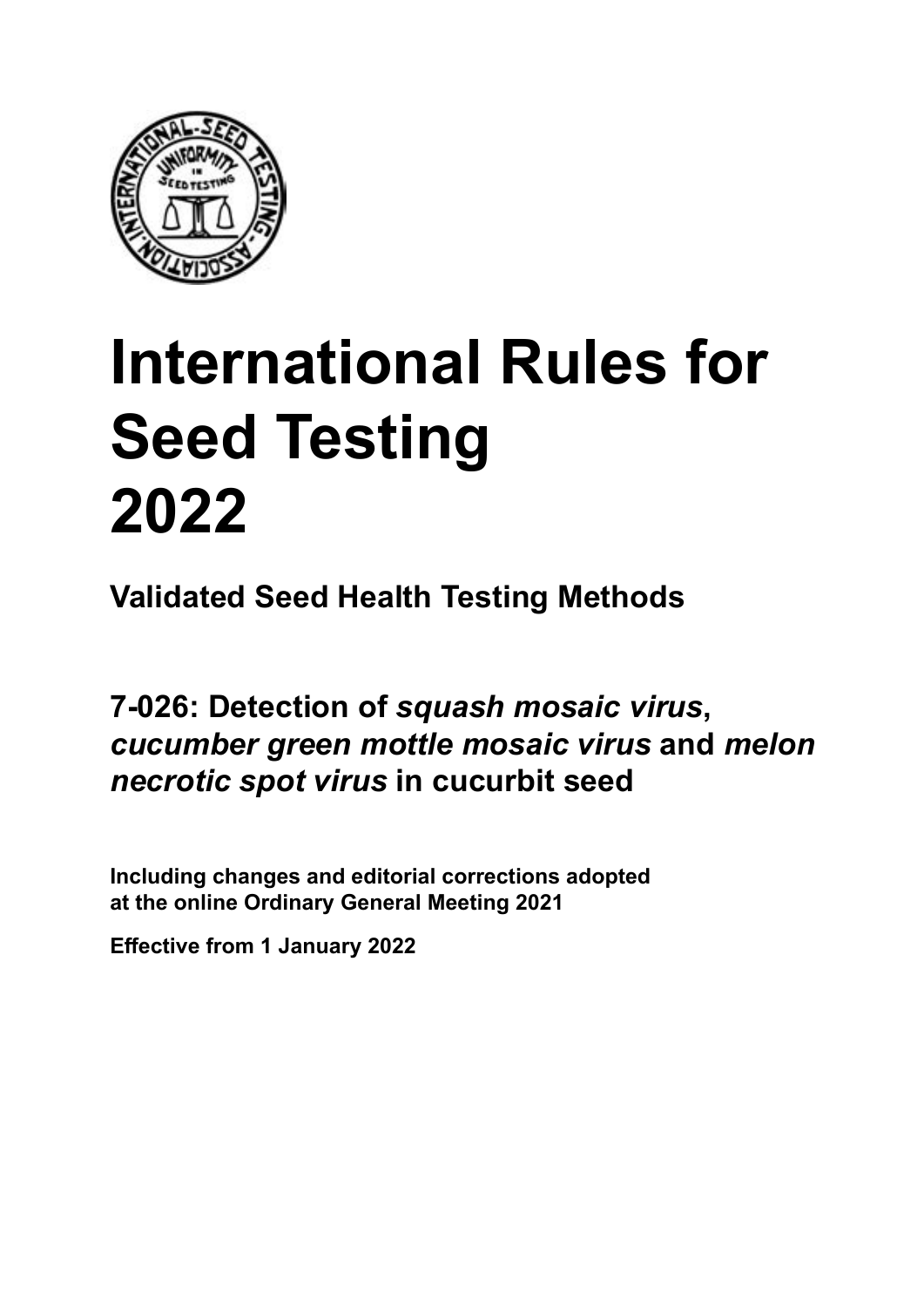### **Validation reports**

See References. Copies are available by e-mail from the<br>ISTA Secretariat at ista.office@ista.ch. ISTA Secretariat at ista.office@ista.ch.

lems relating to this method to the ISTA Seed Health Com-<br>mittee, c/o ISTA Secretariat. mittee, c/o ISTA Secretariat.<br>i Please send comments, suggestions or reports of prob-

### **Limitation de responsabilité Disclaimer**

Whilst ISTA has taken care to ensure the accuracy of the<br>methods and information described in this method description, ISTA shall not be liable for any loss or damage, etc.<br>resulting from the use of this method.<br>. resulting from the use of this method. Whilst ISTA has taken care to ensure the accuracy of the methods and information described in this method descrip-<br>tion, ISTA shall not be liable for any loss or damage, etc. tion, ISTA shall not be liable for any loss or damage, etc.<br>resulting from the use of this method.

### **Medidas de seguridad Sicherheitsmaßnahmen Sécurité Safety precautions**

Ensure you are familiar with hazard data and take Ensure you are familiar with hazard data and take<br>appropriate safety precautions, especially during weighing out of ingredients. It is assumed that persons carrying out this test are in a laboratory suitable for carrying out microbiological procedures and familiar with the principles of Good Laboratory Practice, Good Microbiological Practice, and aseptic techniques. Dispose of all waste materials in an appropriate way (e.g. autoclaving, disinfection) and in accordance with local health, environmental and safety regulations. Glade 7: Validated Deed Health Testing holes by Safety precentions and the Sacrifice of the New York (1991)<br>The Reference Coulis are analyzed by e-rust force on Santy and Santy County of the New York (1992)<br>The Concenter M microbiological procedures and familiar with the principles<br>of Good Laboratory Practice, Good Microbiological Practice,<br>and aseptic techniques. Dispose of all waste materials in<br>an appropriate way (e.g. autoclaving, disinf fallstoffe sind auf geeignete Weise und entsprechend der vor Ort über der vor Ort über und Umwelt- und Umwelt-<br>Eine und Umwelt-Effective Counter of Nicholas Devel Teach Teach Teach Devel Safety precedutions<br>
Validation reports<br>
Safety precedution reports and the symbol state of the sementic of the symbol state of the based delay and share<br>
Propose of Good Laboratory Practice, Good Microbiological Practice,<br>and aseptic techniques. Dispose of all waste materials in<br>an appropriate way (e.g. autoclaving, disinfection) and in Validation reports<br>
Since The Texture 1988 and the system of the Since Theorem and the Since Theorem and the system of the Since The Since The Since The Since The Since The Since The Since The Since The Since The Since The Ensure you are familiar with hazard data and take<br>appropriate safety precautions, especially during weighing<br>out of ingredients. It is assumed that persons carrying<br>out this test are in a laboratory suitable for carrying o

### **Nota sobre el uso de traducciones Anmerkung zur Benutzung der Übersetzungen Note on the use of the translations**

The electronic version of the International Rules for Seed Testing includes the English, French, German and Spanish versions. If there are any questions on interpretation of the ISTA Rules, the English version is the definitive version. The electronic version of the International Rules for Seed Testing includes the English,<br>French, German and Spanish versions. If there are any questions on interpretation of the<br>ISTA Rules, the English version is the defin The electronic version of the International Rules for Seed Testing includes the English,<br>French, German and Spanish versions. If there are any questions on interpretation of the

Published by **Extending Association (ISTA)** The International Seed Testing Association (ISTA) Zürichstr. 50, CH-8303 Bassersdorf, Switzerland

© 2022 International Seed Testing Association (ISTA)

Alle Rechte vorbehalten. Kein Teil dieses Werkes darf in irgendwelcher Form oder durch Online ISSN 2310-3655

All rights reserved. No part of this publication may be reproduced, stored in any retrieval All rights reserved. No part of this publication may be reproduced, stored in any retrieval<br>system or transmitted in any form or by any means, electronic, mechanical, photocopying,<br>recording or otherwise, without prior per recording or otherwise, without prior permis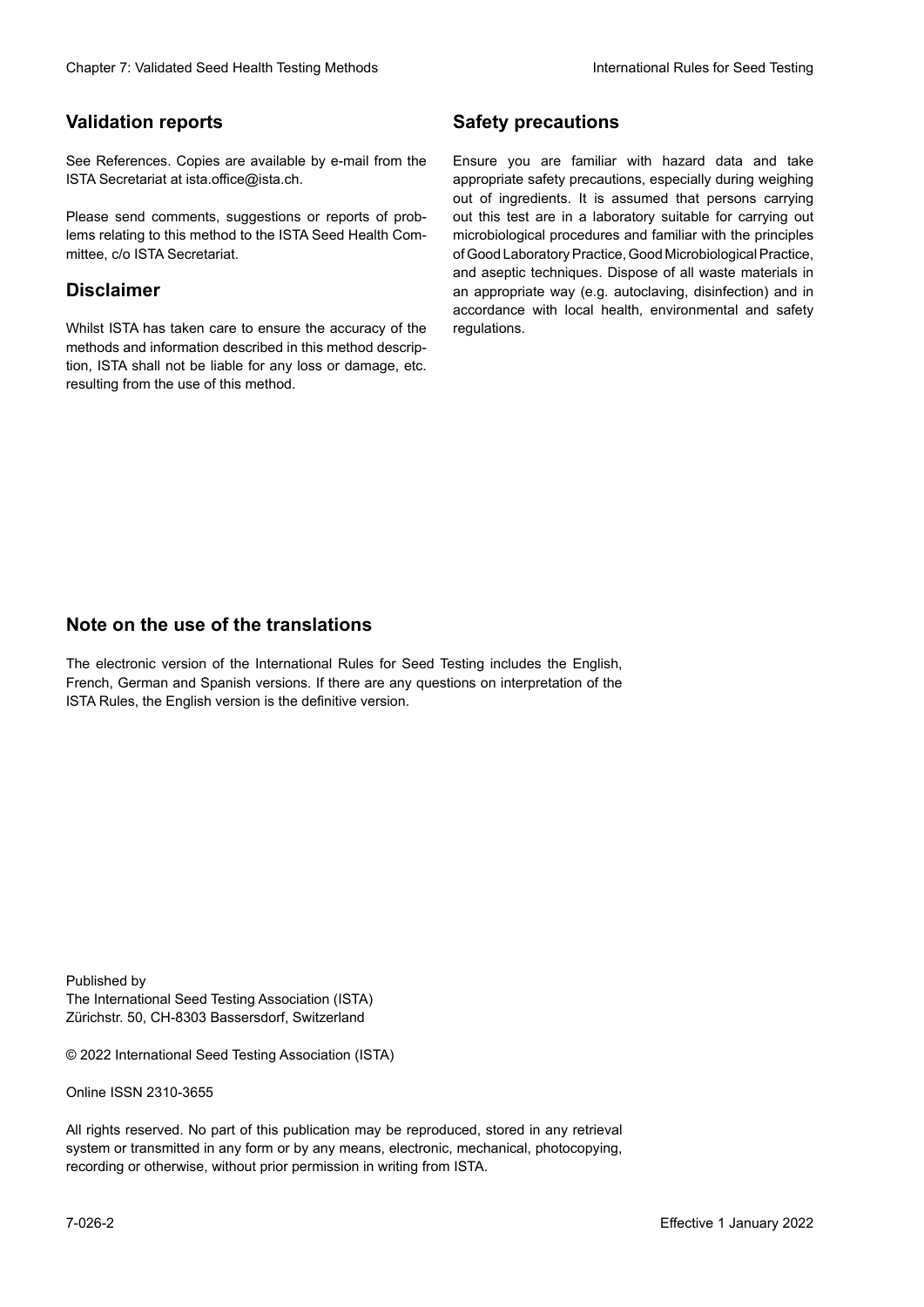## 7-026: Detection of squash mosaic virus, cucumber green mottle mosaic virus and melon necrotic spot *virus de la mancha necrótica del melón* **en semillas de**  *virus* **an Samen von Kürbisgewächsen** *necrotic spot virus* **» chez les Cucurbitacées in cucurbit seed**

**Host:** Cucurbits

green mottle mosaic virus (CGMMV); melon necrotic spot virus (MNSV) **Pathogen(s):** Squash mosaic virus (SqMV); *cucumber* 

Authors: Koenraadt, H.M.S. & Remeeus, P.M. Naktuinbouw, P.O. Box 40, 2370 AA Roelofarendsveen, Netherlands  $F$ -mail: hert.petra@freeler.nl  $\overline{P}$ E-mail: h.koenraadt@naktuinbouw.nl E-mail: hert netra $\overset{\sim}{a}$ freeler nl E-mail: bert.petra@freeler.nl

#### $\overline{\mathbf{w}}$ ision history.  $\overline{\text{Review}}$

- Version 1.0, 2007-09-01
- Version 1.0,  $20070901$ <br>Version 1.1, 2013-01-01: Definition of sample size
- **Version 1.1, 2013-01-01. Definition** version 1.1, 2013-01-01. Definition of sample size version 1.2,  $2010-01-01$ . Augurion of grow-out confir- $2013 - 01 - 01$  : Definition of sample size Version 1.2, 2016-01-01: Addition of grow-out confirmation method for *squash mosaic virus*
- $\frac{1}{2}$  1.0, 2017-01-01 versión 1.5, 2017-01-01: Reporting results revised; Growout confirmation method steps  $1.2.4, 1.2.3$ modified; CCP (g) modified thode zur Bestätigung von *squash mosaic virus* version 1.5, 2017-01-01: Reporting results revised; mation méthod for *squash mosaic virus*<br>Version 1.3, 2017-01-01: Reporting results revised; sion 1.5, 2017-01-01. Reporting. Growout confirmation method steps 1.2.4, 1.2.5
- Version 1.4, 2021-01-01: Sample size revised

#### los pasos 1.2.4, 1.2.5 en el Método de confirmación de Background **Minter**  $\blacksquare$ **Background**

(MNSV) are seed-transmissible viruses of cucurbits, and bits is an important tool in control strategies. Enzymebits is an important tool in control strategies. Enzyme-<br>linked immunosorbent assay (ELISA) is widely used for the detection of plant viruses (Clark & Adams, 1977). the detection of plant viruses (Clark & Adams, 1977).<br>ELISA methods have also been described for the detection of PEBV and PSbMV (Hamilton & Nichols, 1978;<br>Van Vuurde & Maat, 1985, Maury *et al.*, 1987). Van Vuurde & Maat, 1985, Maury *et al.*, 1987). *Squash mosaic virus* (SqMV), *cumber green mottle mosaic Squash mosaic virus* (SqMV), *cucumber green mottle*   $mosaic$  virus (CGMMV) and  $melon$  necrotic spot virus (MNSV) are seed-transmissible viruses of cucurbits, and<br>therefore the detection of these viruses in seeds of cucur-

The method, using ground seed and a DAS-ELISA, can be used to simultaneously detect SqMV, CGMMV The method, using ground seed and a DAS-ELISA,<br>can be used to simultaneously detect SqMV, CGMMV<br>and MNSV in a single extract. Note that the extract is<br>tested in three microtitre plates, one each for SqMV, CGtested in three microtitre plates, one each for SqMV, CG-MMV and MNSV. The theoretical detection limit is one<br>infected seed in 100 seeds. To ensure a 95 % probability infested seed in 100 seeds. To ensure a 95 % probability that infestations of 0.15 % or higher are detected it is nec-<br>assert to test 20 subsemples of 100 space aseb. ELISA nach mestations of 0.15 % of mights are detected to is necessary to test 20 subsamples of 100 seeds each. ELISA positive seed lots will not necessarily lead to seed trans-<br>mission. Seed transmission of these viruses can be monipostave seed tots will not necessarily lead to seed transmission. Seed transmission of these viruses can be moni- $\frac{1}{2}$   $\frac{1}{2}$   $\frac{1}{2}$   $\frac{1}{2}$   $\frac{1}{2}$   $\frac{1}{2}$   $\frac{1}{2}$   $\frac{1}{2}$   $\frac{1}{2}$   $\frac{1}{2}$  $\frac{1}{2}$   $\frac{1}{2}$   $\frac{1}{2}$   $\frac{1}{2}$   $\frac{1}{2}$   $\frac{1}{2}$   $\frac{1}{2}$   $\frac{1}{2}$   $\frac{1}{2}$   $\frac{1}{2}$   $\frac{1}{2}$   $\frac{1}{2}$   $\frac{1}{2}$   $\frac{1}{2}$   $\frac{1}{2}$   $\frac{1}{2}$   $\frac{1}{2}$   $\frac{1}{2}$   $\frac{1}{2}$   $\frac{1}{2}$   $\frac{1}{2}$   $\frac{1}{2}$  <sub>2</sub> sub-current or commined by using a grow-out include. See page<br>7-026-7 for the grow-out confirmation method for SqMV. mission. Seed dansifission or these viruses can be mom-<br>tored or confirmed by using a grow-out method. See page Publishem (Novole means in the control (NoW) cataobe means in the seal of the search of CGMMV in the search of the search of the search of the search of the search of the search of the search of the search of the search o International Rules for Seed Testing Compact Chapter 2: 2003 Compact Chapter 2: 2003 Compact Chapter 2: 2003 Compact Chapter 2: 2003 Compact Chapter 2: 2003 Compact Chapter 2: 2003 Compact Chapter 2: 2003 Compact Chapter and MNSV in a single extract. Note that the extract is

### **Treated seed**

Dry heat is often used for the control of CGMMV in contaminated seed lots. ELISA does not discriminate contaminated seed lots. ELISA does not discriminate between infectious and non-infectious CGMMV, and a positive reaction in this test may cause a non-CGMMVpositive reaction in and cost may cause a non-essimity.

This method has not been validated for the determinacrop processor products of with heat. Antiough EE15A is<br>compatible with some seed treatment chemicals (Pataky of this test. This method must only be performed on un of this test. This method must only be performed on undiscrimina entre CGM. tion of SqMV, CGMMV or MNSV in seed treated with crop protection products or with heat. Although ELISA is *et al.*, 2004), seed treatments may affect the performance Diese Methode wurde nicht für die Bestimmung von SqMV, CGMMV oder MNSV an mit Pflanzenschutzmitet une réaction positive du test peut être la cause d'une destruction intervention intervention intervention in<br>treated seed. treated seed.

#### $S$ ample cize **Campic Size** Sample eize Sample size

 $E$ ste método no ha sido validade para la determinación en la determinación para la determinación de terminación de terminación de la determinación de la determinación de la determinación de la determinación de la determi ne sample (total number of seeds tested) and subsample size to be tested depend on the desired tolerance standard size to be tested depend on the desired tolerance standard<br>(maximum acceptable percentage of seeds infested) and detection limit (theoretical minimum number of pathogen propagules per seed which can be detected). The minimum recommended sample size is 2000 seeds and the maximum subsample size should be 100 seeds. handlungsmitteln (Pataky *et al.*, 2004) ist, können Saat-The sample (total number of seeds tested) and subsample

#### **Materials** prüften Samen) und der Umfang der Teilprobe hängen von La taille de l'échantillon (nombre total de semences tes-

- Reference material: SqMV-, CGMMV- and MNSV-infested seeds or standardised reference material (flour fested seeds or standardised reference material (flour of seeds containing SqMV, CGMMV and MNSV)
- of seeds containing SqMV, CGMMV and MNSV)<br>Microtitre plates: 96-well plates suitable for ELISA Microtitre plates: 96-well plates suitable for ELISA mínimo teórico de propágulos del patógeno que puede ser (CCP)
- (CCP)<br>**Antisera:** suitable for detection of SqMV-, CGMMVand MNSV-infested seeds (e.g. PRI, Wageningen, the Netherlands)
- **Ralance:** capable of weighing to the nearest 0.01 g
- **PIT INCLET:** Cape **meter:** canable of being read to the nearest  $\overline{0}$  1 nH sament de références de références par les parties par les parties par les parties par les parties par les par<br>Les parties par les par les par les par les par les par les par les par les par les par les par les par les par **pH meter:** capable of being read to the nearest 0.1 pH unit
- $\frac{1}{1}$  in  $\frac{1}{5}$ <br>0.001 ml **Automatic pipettes:** capable of pipetting to the nearest<br>0.001 ml<br>**Crindary** earable of crinding seeds to fine flow (e.g.  $(0.001$  ml
- Grinder: capable of grinding seeds to fine flour (e.g. **Place Continued Continues of grading seeds** to the foat (e.g.<br>Retsch Grindomix GM 200)
- RUSUL OMROHIA O **Microsoft**, capacity of mamaning a temperature of  $t_{\text{rel}}$  and  $t_{\text{rel}}$ **Incubator:** capable of maintaining a temperature of  $4.12\%$  $4 \pm 2$  °C
- ELISA (PCC) **pH-Meter:** auf 0,1 pH-Einheiten genau **Pipetten:** *Papavic* of manualning a MV et MNSV sur semences (p. ex. PRI, Wageningen, **Incubator:** capable of maintaining a temperature of  $31 \pm 2$  **C**  $37 \pm 2$  °C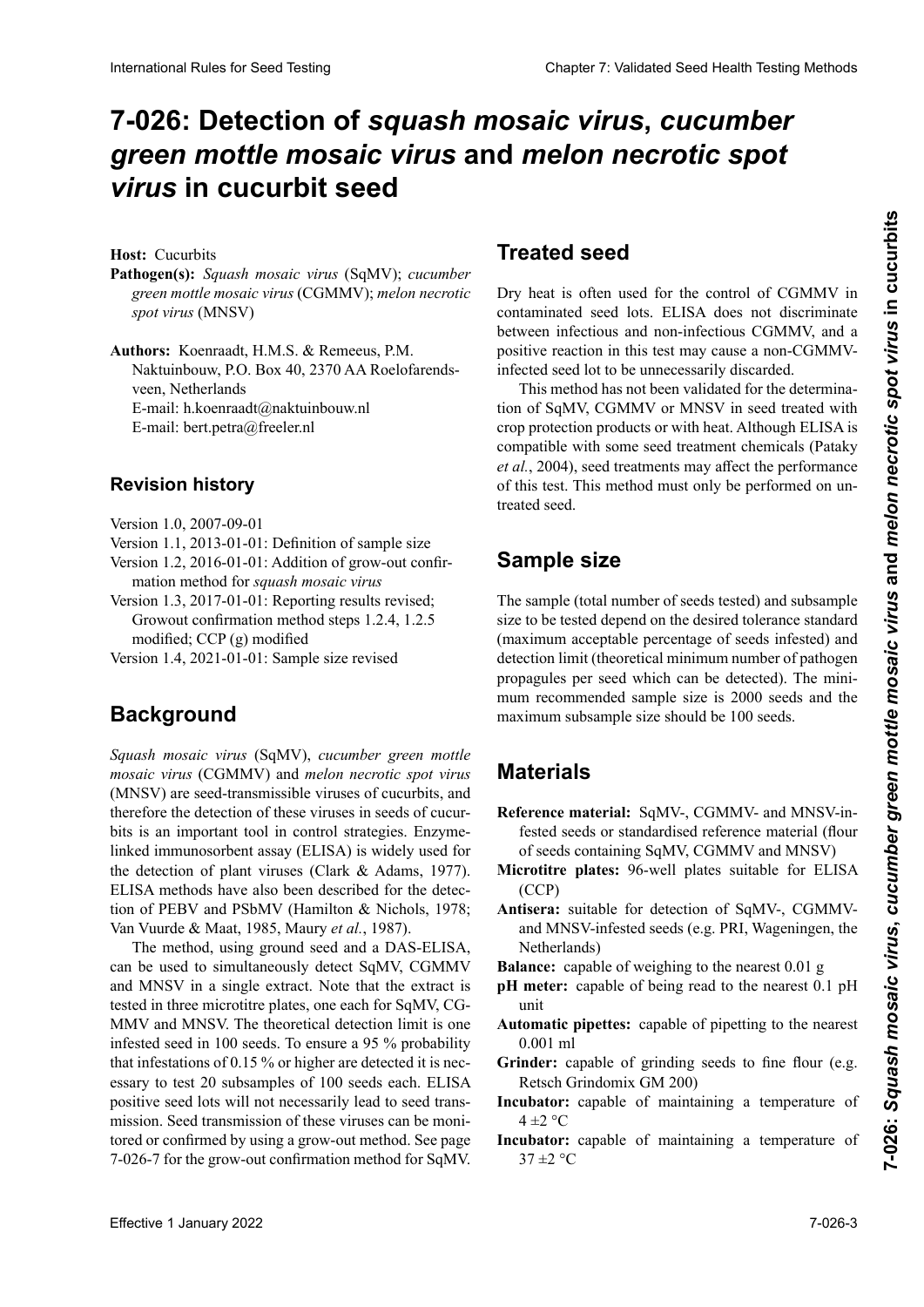#### **ELISA plate reader**

**Tubes:** 10 ml (LDPE) **Tubes:** 10 ml (LDPE)<br>**Vortex:** suitable for vortexing 10 ml tubes

#### $\mathsf{Sample}\ \mathsf{preparation}\ \mathsf{S}$ de 0,1 unidades de pH **Vortex:** Eignung zum Vortexen von 10 ml **Étuve :** capable de maintenir une température de 37±2 °C

This can be done in advance of the assay.

It is vital to exclude any possibility of cross-contamination between seed samples. It is therefore essential to mation between seed samples. It is therefore essential to<br>clean all equipment, surfaces, containers, hands, etc. both **Reference** and after handling each sample.

- before and after handling each sample.<br>1. Count the number of seeds in a known weight. Calcu-1. Councine mantener of seeds in a higher music.<br>
Intervention and thousand-seed weight (TSW) as:<br>
TSW = (weight of seeds) pumber of seeds) × 1000.  $TSW = (weight of seeds / number of seeds) \times 1000$
- 15W (weight of seeds) hannoer of seeds) <sup>2</sup> 1000<br>2. Based on the estimated TSW, weigh out subsamples 2. **Dasca** on the esting V<sub>1</sub> me required size lino new, crean pory t  $\epsilon$ . Based on the estimated TDW, weigh our subsamples of the required size into new, clean polythene bags or  $\alpha$ <sup>r</sup>eformation und  $\alpha$ -pro $\alpha$ -pro $\alpha$ -pro $\alpha$ -pro $\alpha$ -pro $\alpha$ -pro $\alpha$ -pro $\alpha$ -pro $\alpha$ -pro $\alpha$ -pro $\alpha$ -pro $\alpha$ -pro $\alpha$ -pro $\alpha$ -pro $\alpha$ -pro $\alpha$ -pro $\alpha$ -pro $\alpha$ -pro $\alpha$ -pro $\alpha$ -pro $\alpha$ -pro $\alpha$ -pro $\alpha$ -pro $\alpha$ -pro $\alpha$ -pr  $\alpha$ mainers, etc. avant et après manipulation de chaque manipulation de chaque  $\alpha$ containers.

### **Methods** bestimmen. Berechnung des Tausendkorngewichtes

Esto se puede realizar antes de realizar el ensayo. tical control points are indicated by  $CCP$ .  $\mathbb{R}^{\mathbb{Z} \times \mathbb{Z} \times \mathbb{Z} \times \mathbb{Z} \times \mathbb{Z} \times \mathbb{Z} \times \mathbb{Z} \times \mathbb{Z} \times \mathbb{Z} \times \mathbb{Z} \times \mathbb{Z} \times \mathbb{Z} \times \mathbb{Z} \times \mathbb{Z} \times \mathbb{Z} \times \mathbb{Z} \times \mathbb{Z} \times \mathbb{Z} \times \mathbb{Z} \times \mathbb{Z} \times \mathbb{Z} \times \mathbb{Z} \times \mathbb{Z} \times \mathbb{Z} \times \mathbb{Z} \times \mathbb{Z} \times \mathbb{Z$ tical control points are indicated by CCP. Si l'échantillon soumis est reçu en plusieurs paquets, Critical control points are indicated by CCP.

- 1. Coating of ELISA plates
- 1. Coating of ELISA plates<br>1.1 Add appropriate (as defined by supplier) dilution of 1.1 Add appropriate (as defined by supplier) dilution of SqMV, CGMMV and MNSV-coating serum to coating buffer to obtain coating solution. Be sure that the antisera are not only suitable for diagnostics but also for the detection of viruses in seed extracts (CCP).
- 1.2 Coat one plate with 100 µl of SqMV-coating solution per well. Coat a second plate with 100 μl of CGMMVcoating solution per well. Coat a third plate with 100 μl of MNSV-coating solution per well.
- 1.3 Cover ELISA plates with lid or wrap with plastic to Beschichtungsserum zum Beschichtungspuffer um die **Méthodes** minimise evaporation.
- 1.4 Incubate plates overnight at  $4 \pm 2$  °C or as defined by the supplier.
- 2. Extraction of virus from the seed and incubation of extracts
- 2.1 Count or weigh 20 × 100 seeds per subsample.
- 2.2 Grind each subsample to fine flour in a grinder (CCP).
- Grind each subsample to fine flour in a grinder (CCP).<br>From each subsample, weigh out 0.5 g of flour and<br>transfer to a 10 ml tube. transfer to a 10 ml tube.  $d$  as sensible to  $d$  and  $d$  and  $d$  and  $d$ 2.3 From each subsample, weigh out 0.5 g of flour and
- 2.4 Add 5 ml of extraction buffer to each tube.
- 2.5 Vortex each tube for 15 s. Allow extract to settle for at least 5 min on the bench to facilitate pipetting.<br>2.6 Remove coating solution from ELISA plates and im-
- least 5 min on the bench to facilitate pipetting.<br>2.6 Remove coating solution from ELISA plates and immediately rinse plates thoroughly, three times, using<br>PBS/Tween<sup>TM</sup> 20 to remove residues (CCP). PBS/Tween™ 20 to remove residues (CCP).
- 2.7 Immediately after rinsing, pipette  $100 \mu l$  of each seed<br>extract into a well. Use two wells ner subsample extract into a well. Use two wells per subsample.
- 2.8 Add positive and negative controls to each ELISA plate. Use at least two dilutions for the positive control: one 'low' dilution that gives a high extinction and a 'high' dilution that gives an extinction just above a magnetism and gives an eminerating just associated the detection threshold (CCP). Negative controls must include a healthy seeds extract. Clearly 7: Validated Every Train ab a clear of the state of the state of the state of the state of the state of the state of the state of the state of the state of the state of the state of the state of the state of the P Chaos 7 Voldated Seed Health Foring Models<br>
ELES ARAIS End Universident Rives to Real Health<br>
ELES ARAIS End Universident Rives to Real Health<br>
These for the difference of the difference of the state of the state of the s **Effective Control in the spot virus of the spot virus of the spot virus of the spot virus of the spot virus of the spot virus of the spot virus of the spot virus of the spot virus of the spot virus of the spot virus of** 
	- 2.9 Cover plates with lid or wrap with plastic to minimise  $\frac{1}{2}$  expansion and incubate expansion  $\frac{1}{2}$  in  $\frac{1}{2}$  $\alpha$  vaporation and measure overing that  $\alpha + \pm 2$  by as  $\frac{1}{2}$  exporation and include overlingin at  $\frac{1}{2}$  e or as defined by the supplier.  $\frac{1}{2}$  exponention and incubate expanditude to  $\frac{1}{2}$  =  $\frac{1}{2}$  =  $\frac{1}{2}$  =  $\frac{1}{2}$  =  $\frac{1}{2}$  =  $\frac{1}{2}$  =  $\frac{1}{2}$  =  $\frac{1}{2}$  =  $\frac{1}{2}$  =  $\frac{1}{2}$  =  $\frac{1}{2}$  =  $\frac{1}{2}$  =  $\frac{1}{2}$  =  $\frac{1}{2}$  =  $\frac$ evaporation and incubate overnight at  $4 \pm 2$  °C or as  $4 \pm 2$  °C.
	- $2.7$  Includation of conjugate 3. Incubation of conjugate
	- 5. Includation of conjugate<br>3.1 Prepare appropriate dilution of SqMV-, CGMMV-3.1 Prepare appropriate dilution of SqMV-, CGMMV-<br>and MNSV-conjugated antiserum using conjugate buffer as defined by the supplier.
	- 3.2 Remove seed extracts from ELISA plates and rinse plates three times with washing buffer PBS/Tween $^{\text{Im}}$ 20 to remove residues of seed extract (CCP). Remove seed extracts from ELISA plates and rinse<br>plates three times with washing buffer PBS/Tween<sup>TM</sup><br>20 to remove residues of seed extract (CCP). plates three times with washing buffer PBS/Tween™
	- 20 to remove residues of seed extract (CCP).<br>3.3 Immediately after rinsing, add 100  $\mu$ l of diluted conjugate to each well of the ELISA plate.
	- 3.4 Cover plates with lid or wrap with plastic to minimise evaporation and incubate for 3 h at  $37 \pm 2$  °C or as defined by the supplier. Cover plates with lid or wrap with plastic to minimise<br>evaporation and incubate for 3 h at  $37 \pm 2$  °C or as<br>defined by the supplier. evaporation and incubate for 3 h at  $37 \pm 2$  °C or as
	- 4. Addition of substrate to ELISA plates
	- 4.1 Prepare substrate solution (10 mg *para*-nitrophenyl phosphate in 20 ml of substrate buffer).
	- 4.2 Remove conjugate from ELISA plates and rinse thor-4.2 Remove conjugate from ELISA plates and rinse thor-<br>oughly 3 times by hand using washing buffer PBS/ Tween™ 20. Alternatively use a reliable washing device (CCP). vice (CCP).<br>4.3 Add 100  $\mu$ l of substrate solution to each well.
	-
	- 4.4 Incubate in the dark for 2 h at 20  $\pm$ 2 °C or as defined by the supplier.
	- 4.5 Measure extinction value  $(A_{405})$  with ELISA plate  $t_{\text{0}}$  reader (See General methods Recording of FUISA  $\frac{1}{2}$  extinction  $\frac{1}{2}$  $\frac{4}{\sqrt{2}}$  $\frac{405}{2}$  reader. (See General methods, Recording of ELISA  $\alpha$  extinction  $\alpha$  $\frac{1}{2}$  $\frac{405}{400}$  reader (See General methods Recording of ELISA) reader. (See General methods, Recording of ELISA extinction)  $\ldots$ extinction.)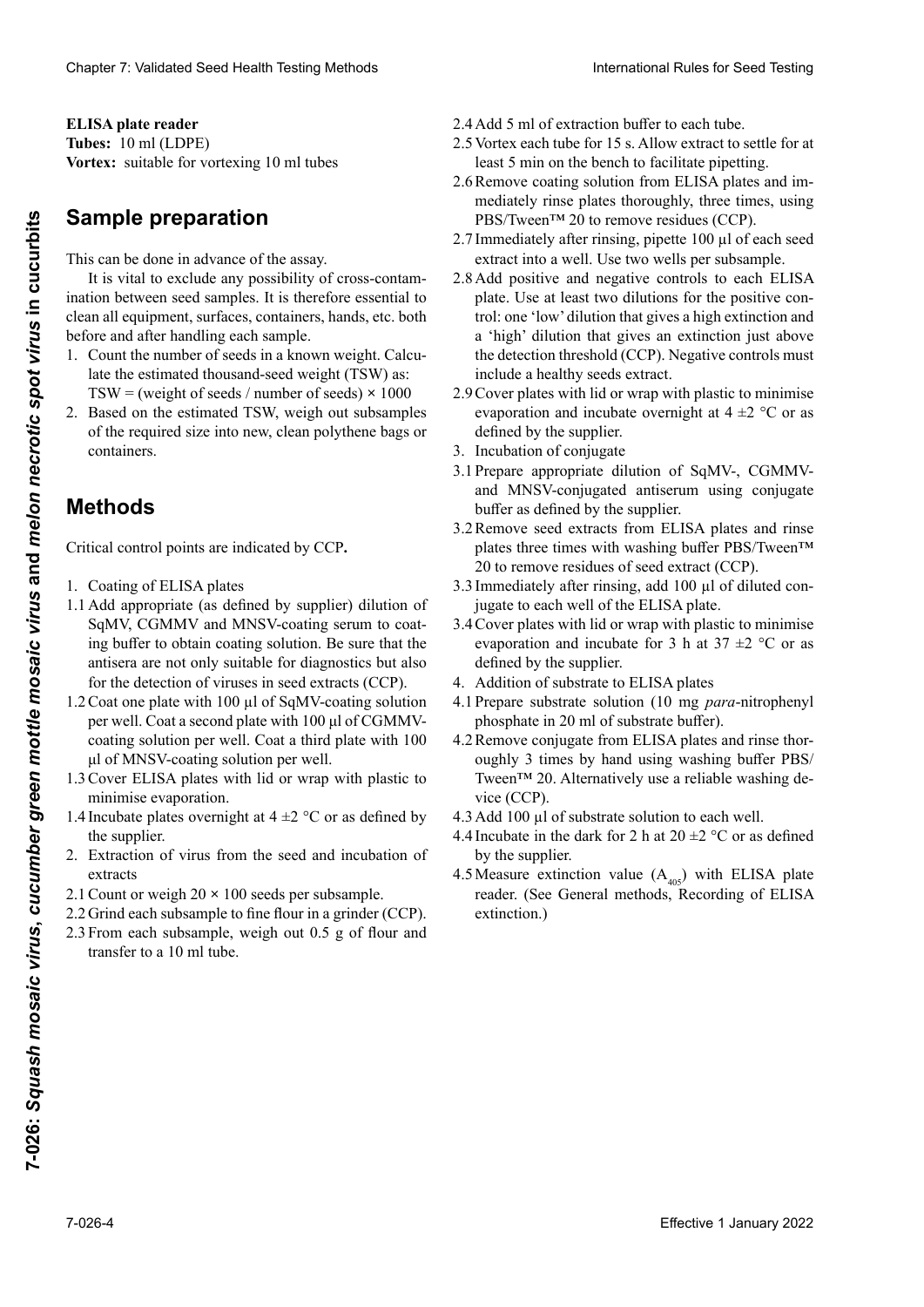### **Métodos generales Allgemeine Methoden Méthodes générales General methods**

- Grinding seeds: Grind each subsample of 100 seeds to give a fine flour. Be sure to use a grinder that can be cleaned thoroughly, since cross-contamination is<br>likely during the grinding step. likely during the grinding step. la molienda. l'étape de broyage.
- all wells in the microtitre plate. Check first whether the positive and negative controls meet the expecta-<br>tions, since otherwise the results of the test are invalid tions, since otherwise the results of the test are invalid expectative survey and the test must be resulted to the contrario, los results and the test must be repeated. and the test must be repeated.<br>It is recommended to use a negative-positive thresh-**Recording of ELISA extinction:** Record the results for

 $\frac{1}{2}$ an  $\frac{1}{2}$  Es recomendable usar un umbral negativo/positivo de  $T_{\text{eff}}$  is recommended to disc a r of 2.5 times the outriground of healthy samples.  $1$ l est recommendé de des a négatif-positif-positif-positif-positif-positif-positif-positif-positif-positif-positif-positif-positif-positif-positif-positif-positif-positif-positif-positif-positif-positif-positif-positifold of 2.5 times the background of healthy samples.

Reporting results: The result of a seed health test should indicate the selement hance of the pamogen<br>detected and the test method used. When reported on  $\frac{1}{2}$ detected and the test méthod dised. When reported on<br>an ISTA Certificate, results are entered under 'Other Determinations .<br> should indicate the scientific name of the pathogen beterminations .<br>= an ISTA Certificate, results are entered under 'Other meterminations .<br>
Separations dans le Bulletin ISTA. Determinations'.

I ne report must indicate the number of seeds In the case of a negative result (pathogen not detected In the case of a negative result (pathogen not detected<br>in any subsample), the results must be reported as 'not  $\theta$  detected. I ne report must indicate the number of seeds tested. The report must indicate the number of seeds tested. detected'.

In the case of a positive result, the report must indicate the number of positive subsamples out of the total number tested. detected.<br>In the case of a positive result, the report must indicate the number of positive subsamples out of the to-In the case of a positive result, the report must indi-

#### total analizado. men n und ist ungefähr 3/n (P = 0,95)(siehe Roberts *et*  **Quality assurance**

# **Quality assurance<br>Critical control points (CCP)**

- Using different types of microtitre plates can influence sensitivity.
- The quality of antisera from different sources is<br>known to be variable. Therefore, be sure that the antiknown to be variable. Therefore, be sure that the antiand which del curricular entrepreneurs constant the difference of the curricular sera are not only suitable for diagnostics but also for the detection of viruses in seed extracts (Step 1.1).
- The use of fine flour will improve the efficacy of extraction. Therefore, grind seeds for 20 s at 10000 rpm. to get a fine flour. Note that some blades easily get el uso de harina fina mejorará la extractiva mejorará la extractiva de la extractiva de la extracción. Por la tanto, se de por la tanto, se de la tanto de la tanto de la ciencia de la semilla de la ciencia de la tanto de la ciencia de la ciencia de la ciencia de la ciencia de la ciencia de la ciencia de la ciencia de cher Typen von Mikrotiter min von Finanz einzug ger  $(Step 2.2).$ blunt and therefore grind less efficiently with time  $(f_{\text{tran}} | 2)$
- Coated microtitre plates will lose activity rapidly beduce intervalue places with lose dettying rapidly when they are left to dry on the bench for some time. when they are left to dry on the bench for some time.<br>Therefore, limit the time as much as possible that  $t$  increased,  $\lim_{t \to 0} t$ . empty microtitre plates are left on the bench (Step 2.6).  $\lambda$ diferentes pasos del análisis, cuando se dejan secar du- $E(0)$ . 2.6).
- The use of appropriate positive and negative controls The use of appropriate positive and negative controls<br>is very important to validate the result. Be sure that, is very important to validate the result. Be sure that, apart from a 'high' positive control, there is always a 'low' positive control in each plate (Step 2.8).
- Poorly washed microtitre plates between the different incubation steps often cause high backgrounds in ELISA. Washing can be done by hand using PBS/  $\frac{1}{2}$  Tween<sup>TM</sup> 20 or with a washing device Thoroughly washing microtitre plates is very critical in several steps  $(2.6, 3.2 \text{ and } 4.2)$  in the ELISA, particularly after the incubation with the conjugated antiserum (Step  $(1, 2)$ ) positivo aproximado para el lavado para el lavado. El lavado minucioso el lavado. El lavado minucioso minucios  $\alpha$ 'low' positive control in each plate (Step 2.8).<br>• Poorly washed microtitre plates between the different incubation steps often cause high backgrounds was die kann mit Hand unter Verwendung von Passauling von Passauling von Passauling von Passauling von Passaul<br>4 2 N  $T_{\text{max}}$ in ELISA. Washing can be done by hand using PBS/<br>Tween<sup>TM</sup> 20 or with a washing device. Thoroughly<br>washing microtitre plates is very critical in several<br>steps (2.6, 3.2 and 4.2) in the FLISA, particularly af- $\overline{a}$ International Rules for Seed Testing Control Control Control Control Control Control Control Control Control Control Control Control Control Control Control Control Control Control Control Control Control Control Control Tween™ 20 or with a washing device. Thoroughly 4.2).

#### incubación del antisuero conjugado (Paso 4.2).<br>Fuerte antisus besonders der Inkubation mit konge in der Inkubation mit konge in der Inklusionen mit konge in der Inklusionen<br>Der Inkubation mit konge in der Inklusionen mit konge in der Inklusionen mit konge in der Inklusionen mit kong **Milieux et solutions Media and solutions**

#### **Coating buffer (pH 9.6)** sering buffer ( **Tampon couche (pH 9,6) Coating buffer (pH 9.6)**

**Buffer de sensibilización (p. 1.59 g/l)<br>
<b>Na ILCO** : 2.92 a /l **Na<sub>2</sub>CO<sub>3</sub>:** 1,59 g/l<br>**NoHCO :** 2.02 g **NaHCO<sub>3</sub>:** 2.93 g/l

### Extraction but **Na2 CO3 :** 1,59 g/l **Tampon d'extraction (0,05 M, pH 7,4) Extraction buffer (0.05 M, pH 7.4)**

**Buffer de extraction (0,05 M)**  $\mu$  $\mathbf{Na}_2\mathbf{HPO}_4 \cdot \mathbf{12H}_2\mathbf{O}$ : 14.5 g/l **Ovalbumine (Grade II):** 2.0 g **Tween™ 20:** 10.0 ml **PVP (ELISA grade, mol. wt. 10000 Da):** 20.0 g  $\mathbf{N}$   $\mathbf{C}$   $\mathbf{0}$ **NaCl :** 8,0 g/l **NaCl:** 8.0 g/l **KH<sub>2</sub>PO<sub>4</sub>:**  $1.0 \text{ g/l}$ 

### 20,0 g **Tween™ 20:** 10 ml **Conjugate buffer (0.05 M, pH 7.4) Tampon conjugué (0,05 M, pH 7,4)**

**KH<sub>2</sub>PO<sub>4</sub>:** 1.0 g/l.  $\int \mathbf{I} \cdot \mathbf{R} \cdot \mathbf{R} \cdot \mathbf{R}$  **120:** 0.5 ml **PVP (ELISA grade, mol. wt. 10000 Da):** 20.0 g **BSA** (ELISA grade, e.g. BS Tween™ 20: 0,5 ml<br>20: 0,5 ml<br>20: 0,5 ml 20,0 g **NaCl:** 8.0 g/l **RSA** *CELISA* **PO4 :** 1,0 g/l  $\mathbf{Na}_2 \mathbf{\ddot{H}} \mathbf{PO}_4 \cdot \mathbf{12H}_2 \mathbf{O}: 14.5 \text{ g/l}$ **PSA** (ELISA grade, e.g. **PSA** fraction 5): 50 **1000 10000 10000 1000 1000 1000 1000 5000 1000 1000 1000 1000 1000 1000 1000 1000 1000 1000 1000 1000 1000 1000 1000 1000 1000 1000 1000 1000 1000 1000 1000 10** 

#### $h$ etr **BEASTLES BETS:** (p. 5,0) **Subetrate buff PVP (ELISA-Qualität, Molekulargewicht 10 000 Da): Substrate buffer (pH 9.6)**

 $B = \frac{1}{2}$  /0); 15  $\text{m}$ **Diethanolamine:** 97 ml **BRA (22.** 0/5, 15, grade): **BRANCHIST SCRIPTION HCl (32 %):** 15 ml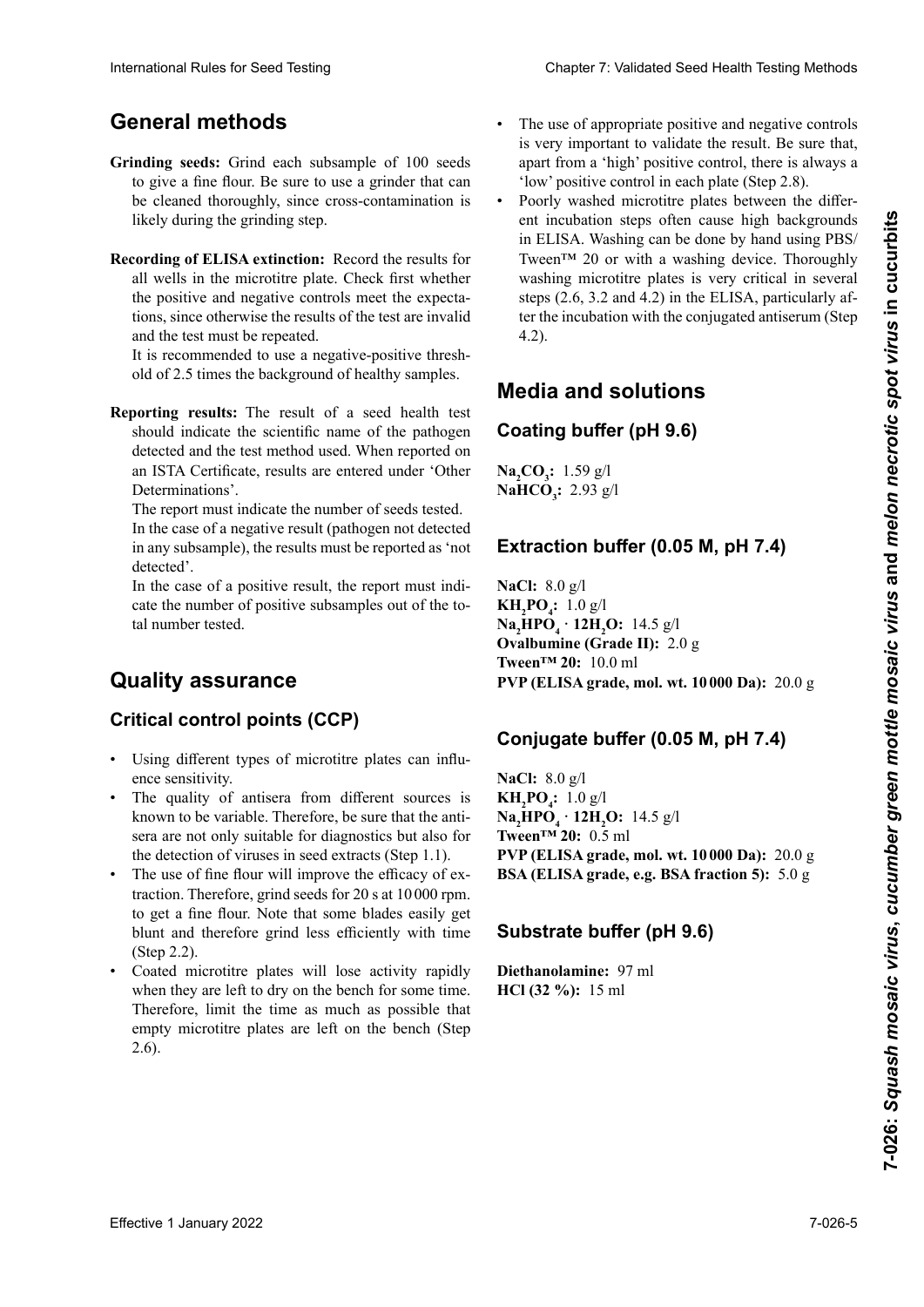### **Washing buffer PBS/Tween™ 20 (0.05 M, (0,05 M, pH 7,4) pH 7.4): (0,05 pH 7.4)**

**NaCl:** 8,0 g/l g/l**NaCl :** 8,0 g/l **NaCl:** 8.0 g/l  $KH_2PO_4$ : 1.0 g/l  $\mathbf{Na}_2 \mathbf{\dot{H}} \mathbf{PO}_4 \cdot \mathbf{12H}_2 \mathbf{O}$ : 14.5 g/l **Tween™ 20:** 1,5 ml **Tween™ 20:** 1,5 ml **20 :** 1,5 ml **Tween™ 20:** 1.5 ml

### **Todos los buffers Für alle Puffer Tous les tampons All buffers**

### **Preparación Herstellung Préparation Preparation**

- 1. Weigh or measure out all ingredients into a suitable weign of measure
- 2. Disolver/mezclar los ireactivos y ajustar el volumen a Auffüllen des Volumens auf 1000 ml mit destillier-1000 ml con agua destilada/desionizada. lume à 1000 ml avec de l'eau distillée/désionisée. 1000 ml with distilled/deionised water. tempory was deinigered was der mission oder mission oder mission oder mission oder mission oder mission oder m<br>Dissolver mission of the mission of the mission of the mission of the mission of the mission of the mission of Euration condumer.<br>2. Dissolve/mix ingredients and adjust volume to
- $\frac{3}{2}$   $\frac{6!}{2!}$  d  $\frac{1}{4}$   $\frac{1}{2!}$   $\frac{1}{2!}$   $\frac{1}{2!}$   $\frac{1}{2!}$   $\frac{1}{2!}$   $\frac{1}{2!}$   $\frac{1}{2!}$   $\frac{1}{2!}$   $\frac{1}{2!}$   $\frac{1}{2!}$   $\frac{1}{2!}$   $\frac{1}{2!}$   $\frac{1}{2!}$   $\frac{1}{2!}$   $\frac{1}{2!}$   $\frac{1}{2!}$   $\frac{1}{2!}$  CHECK THE  $\frac{1000 \text{ m}}{14} \frac{\text{with}}{\text{if}}$ 3. Über und der with a pH-meter and adjust if neces Food in with distinct detonsed water.<br>3. Check the pH with a pH meter and adjust if necessary.

#### **Almacenaje Lagerung Stockage Storage**

Store buffers as mentioned above at  $4 \pm 2$  °C. Use them within a month after preparation. Stocker les tampons comme mentionné ci-dessus à Store buffers as mentioned above at  $4 \pm 2$  °C. Use them

### **Referencias Literaturquellen Références References**

- Clark, M. F. & Adams, A. N. (1977). Characteristics of the Clark, M. F. & Adams, A. N. (1977). Characteristics of the microplate method of enzyme linked immunosorbent microplate method of enzyme linked immunosorbent assay for the detection of plant viruses. *Journal of*  assay for the detection of plant viruses. *Journal of General Virology,* **34**, 475–483. *Virology*, 475–483. *General Virology,* **34**, 475–483.
- Hamilton, R. I. & Nichols, C. (1978). Serological methods Hamilton, R. I. & Nichols, C. (1978). Serological methods for detection of *pea seed-borne mosaic virus* in leaves for detection of *pea seed-borne mosaic virus* in leaves and seeds of *Pisum sativum*. *Phytopathology*, 68, 539– 543. 543.
- Maury, Y., Bossennec, J. M., Boudazin, G., Hampton, R. O., Maury, Y., Bossennec, J. M., Boudazin, G., Hampton, R. O., Pietersen, G. & Maguire, J. (1987). Factors influencing Pietersen, G. & Maguire, J. (1987). Factors influencing ELISA evaluation of transmission of *pea seed-borne*  ELISA evaluation of transmission of *pea seed-borne mosaic virus* in infected pea seed: seed-group size and *mosaic virus* in infected pea seed: seed-group size and seed decortication. *Agronomie,* **7,** 225–230. *Agronomie*, seed decortication. *Agronomie,* **7,** 225–230.
- Pataky, J. K., Block, C. C., Michener, P. M., Shepherd, Pataky, J. K., Block, C. C., Michener, P. M., Shepherd,  $\mu$ <sub>M</sub>, J. K., Diock, C. C., Michelei, T. M., Shepherd, of an ELISA-based seed health test to detect *Erwinia*  L. M., McGee, D. C. & White, D. G. (2004). Ability *stewartii* in maize seed treated with fungicides and *stewartii* in maize seed treated with fungicides and insecticides. *Plant Disease,* **88,** 633–640. Insecucides. Plant Disease,  $\delta \delta$ , 055–040. *Disease*, insecticides. *Plant Disease,* **88,** 633–640. of an ELISA-based seed health test to detect *Erwinia*
- Roberts, S. J., Phelps, K., Taylor, J. D. & Ridout, M. assays. In *Proceedings of the First ISTA Plant Disease*  S. (1993). Design and interpretation of seed health *Committee Symposium on Seed Health Testing, Ottawa,*  assays. In *Proceedings of the First ISTA Plant Disease Committee Symposium on Seed Health Testing, Ottawa,* Canada (ed. J. W. Sheppard), pp. 115–125, Agriculture Canada, Ottawa, Canada.
- Van Vuurde, J. W. L. & Maat, D. Z. (1985). Enzymelinked immunosorbent assay (ELISA) and dispersedye immuno assay (DIA): comparison of simultaneous and separate incubation of samples and conjugate for the routine detection of *lettuce mosaic virus* and *pea Plant Pathology,* **91,** 3–13. *Pathology*, **91,** 3–13. the routine detection of *lettuce mosaic virus* and *pea early-browning virus* in seeds. Netherlands *Journal of*  Custer 7: Validated Sees Hewitt Theirs Debta<br>
Validation Section 2022 CO.05 M, References<br>
Method, X. & Advance A. S. (1973). Chancelesians of the Section 2022<br>
Survey in the debta of stress of stress of stress of stress Chever 7 Voltaines See Health<br>
Washingtown PH 20 (0.05 M). References<br>
MESS (2.06 M) References<br>
MESS (2.06 M) References<br>
MESS (2.06 M) References<br>
MESS (2.06 M) References and the material contract and contract and cont EFFective 14.5 per limit of the species of the species of the species of the species of the species of the species of the species of the species of the species of the species of the species of the species of the species o *Plant Pathology,* **91,** 3–13.

### **Validation references**

ISTA (2009). Proposal for a new method for the detection of *cucumber green mottle mosaic virus* (CGMMV),  $melon$  necrotic spot virus (MNSV) and *squash Mosaic virus* (SqMV) in Cucurbits with DAS ELISA. *Method Validation Reports*. International Seed Testing Association, Bassersdorf, Switzerland.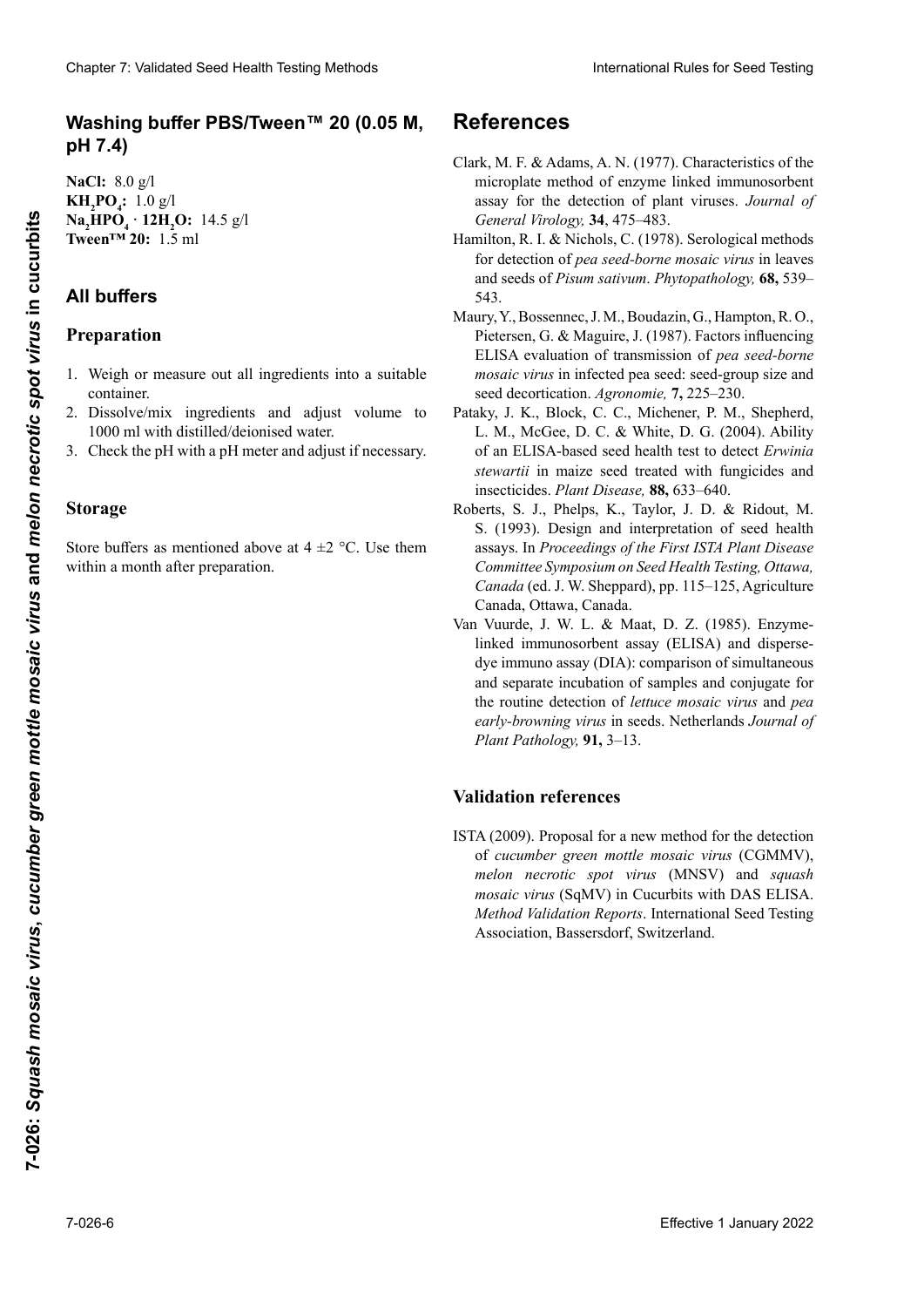# Grow-out confirmation method for squash mosaic virus

**Host:** Cucurbits **Krankheitserreger:** *Squash mosaic virus* (SqMV) **Pathogen:** *Squash mosaic virus* (SqMV)

**Authors:** Lybeert, H.<sup>1</sup>, Cucuzza, J.<sup>2</sup> & Politikou, L.<sup>3</sup> <sup>1</sup>HM Clause S.A., rue Louis Saillant, BP 83, 26802 E-mail: hubert.lybeert@hmclause.com <sup>2</sup>Monsanto Vegetable Seeds, 37437 State Highway 16, Woodland, CA, USA E-mail: jim.cucuzza@monsanto.com <sup>3</sup>ISF, 7 chemin du Reposoir, 1260 Nyon, Switzerland E-mail: liana.politikou@ufs-asso.com Portes-lès-Valences CEDEX, France

#### ISF, 7 chemin du Reposoir, 1260 Nyon, Switzerland  $\mathsf{Background}$ Courriel : liana.politikou@ufs-asso.com

sibility of simultaneous detection of *squash mosaic virus* ber green mottle mosaic virus (CGMMV) on seed of cucurbits from a single seed extract with a DAS-ELISA test. However, the SqMV transmission from seed to seedling is only due to the embryonic infection despite its possible location in the seed coat and papery layer (Alvarez However, the SqMV transmission from seed to seedling<br>is only due to the embryonic infection despite its pos-<br>sible location in the seed coat and papery layer (Alvarez<br>& Campbell, 1978; Nolan & Campbell, 1984). The DAS-ELISA test detects both infectious and non infectious virus particles in a test sample and it can lead to a false positive result (Nolan & Campbell 1984; Maury et al., 1987; Koenraadt & Remeeus, 2009) and to an overestimation of the virus transmission rate in the sample. Therefore, the DAS-ELISA test can serve as a pre-screening step (Ham-DAS-ELISA test can serve as a pre-screening step (Ham-Koenraadt & Remeeus, 2009) and to an overestimation of<br>the virus transmission rate in the sample. Therefore, the<br>DAS-ELISA test can serve as a pre-screening step (Ham-<br>ilton & Nichols, 1978) of seed lots carrying SqMV, and its positive results can be further confirmed by a grow-out<br>test with seeds from the same lot.<br>Seeds, from a DAS-ELISA pre-screened SqMV-posi-<br>tive lot, are sown in a suitable substrate and are grown untest with seeds from the same lot. The ISTA Seed Health Method 7-026 provides the pos-(SqMV), *melon necrotic spot virus* (MNSV) and *cucum*-ELISA test detects both infectious and non infectious virus particles in a test sample and it can lead to a false positive result (Nolan & Campbell 1984; Maury *et al.*, 1987; curbits from a single seed extract with a DAS-ELISA test.<br>However, the SqMV transmission from seed to seedling<br>is only due to the embryonic infection despite its pos-<br>sible location in the seed coat and papery layer (Alvar rus particles in a test sample and it can lead to a false positive result (Nolan & Campbell 1984; Maury *et al.*, 1987; Koenraadt & Remeeus, 2009) and to an overestimation of the virus transmission rate in the sample. Therefore, the DAS-ELISA test can serve as a pre-screening step (Hamilton & Nichols, 1978) of seed lots carrying SqMV, and its positive results can be further confirmed by a grow-out

Seeds, from a DAS-ELISA pre-screened SqMV-positive lot, are sown in a suitable substrate and are grown un-Seeds, from a DAS-ELISA pre-screened SqMV-positive lot, are sown in a suitable substrate and are grown under defined greenhouse conditions until plants reach the der defined greenhouse conditions until plants reach the growth stage of 3–4 true leaves (Powell & Shlegel 1970; Alvarez & Campbell, 1978; Nolan & Campbell, 1984). Symptoms are compared to symptoms developed on mechanically inoculated control plants following the inoculation method described by Alvarez & Campbell (1978). chanically inoculated control plants following the inoculation method described by Alvarez & Campbell (1978).<br>Tissue of plants showing typical and atypical SqMV symptoms is collected individually and tested by DASsymptoms is collected individually and tested by DAS-<br>ELISA for confirmation of visual symptoms. If no typical/atypical symptoms appear, or if they are not confirmed caused by SqMV in the DAS-ELISA test, plant tissue of caused by SqMV in the DAS-ELISA test, plant tissue of symptom-free plants is collected and tested in pools by symptom-free plants is collected and tested in pools by<br>DAS-ELISA test for the presence or absence of SqMV. caused by SqMV in the DAS-ELISA test, plant tissue of<br>symptom-free plants is collected and tested in pools by<br>DAS-ELISA test for the presence or absence of SqMV.<br>This is done because preliminary tests showed that the This is done because preliminary tests showed that the SqMV can be transmitted to plants without expressing any symptoms (H. Lybeert, personal communication). However, 1987. The general states enter the states of animals were the states of animals were the states of the states of the states of the states of the states of the states of the states of the states of the states of t Anthors Lybear, H.: Coronza, J.7 & Pointkon, L./ Its Instead on the Internal based (less) hands have been selected by the selected by the collect of the selected by the collect of the selected by the collect of the selecte International Rule International Rule Testing Compact Compact Compact Compact Compact Compact Compact Compact Compact Compact Compact Compact Compact Compact Compact Compact Compact Compact Compact Compact Compact Compact

the International Seed Health Initiative for Vegetables, ISF (ISHI-Veg). In that study, melon seed was evaluated, but in general cucurbits can be evaluated. However, the ELISA confirmation test on plant tissue samples should be evaluated and verified for the various cucurbits being evaluated in the grow-out test before the results are accepted. accepted.  $\blacksquare$ validation study between four laboratories organized by ISF (ISHI-Veg). In that study, melon seed was evaluated, but in general cucurbits can be evaluated. However, the ELISA confirmation test on plant tissue samples should The grow-out test method was derived from a peer validation study between four laboratories organized by the International Seed Health Initiative for Vegetables, ISF (ISHI-Veg). In that study, melon seed was evaluated, but

#### ternational Seed Health Initiative for Vegetable Crops, ISF Sample size este este estudio se evaluá semilla de melon, en el semilla de melon, en el semilla de melon, en e **Sample size** cette étude, des semences de melon ont été testées mais les

The sample (total number of seeds tested) and subsample size to be tested depend on the desired tolerance standard (maximum acceptable percentage of seeds infested). The minimum recommended sample size is 2000 seeds. **Taille de l'échantillon** size to be tested depend on the desired tolerance standard (maximum acceptable percentage of seeds infested). The minimum recommended sample size is 2000 seeds

#### **Tamaño de la muestra** der gewünschten Toleranznorm (maximal akzeptabler Pro-La taille de l'échantillon (nombre total de semences tes-**Materials** prüften Samen) und der Umfang der Teilprobe hängen von

- SqMV-infected and dehydrated melon leaves: Approx. 1 gfresh weight (equivalent)(for preparation of SqMV inoculum). Melon is used for SqMV inoculum because the titre of the virus is highest and more consistent in melon than in other cucurbits.
- control and the other part will be mechanically inocue ucurbit controls must match the species of cucurbit being evaluated in the grow-out test. Known SqMV-free cucurbit seeds: For growing lated to be used as the positive control. The species of<br>cucurbit controls must match the species of cucurbit healthy plants; one part will be used as the negative
- eenhouse: capable of maintaining a temperature of 16–35 °C preparation de space utilisé pour de sucurbit being evaluated in the grow-out test.<br>**Example et plus électure et plus constant dans le se autres constant dans les autres constant dans les autres l**<br> $16-35$  °C **Greenhouse:** capable of maintaining a temperature of
- **Insect-proof installation:** If not available, monitoring of insects is required. of insects is required.
- **Plastic planting trays**
- **Plastic planting trays<br>Potting soil and vermiculite**
- Carborundum powder: e.g. 320 mesh grit powder, Fischer Scientific or equivalent cher Scientific or equivalent<br>Latex gloves, latex finger cots

- **Scalpel, cork borer, forceps**
- Scalpel, cork borer, forceps<br>Alkaline soap or equivalent: for disinfection of surfaces, equipment etc.
- **Balance:** capable of weighing to the nearest 0.01 g
- Plastic extraction bags: e.g. Art. No. 430100 from<br>BioReba, Switzerland BioReba, Switzerland
- Grinder for plant tissue samples: e.g. hand tissue **Sustrato para almácigo y vermiculita Skalpell, Korkbohrer, Pinzetten Scalpel, emporte-pièce, pinces** homogenizer

For the DAS-ELISA test, materials specified on page 7-026-03 regarding SqMV must be used.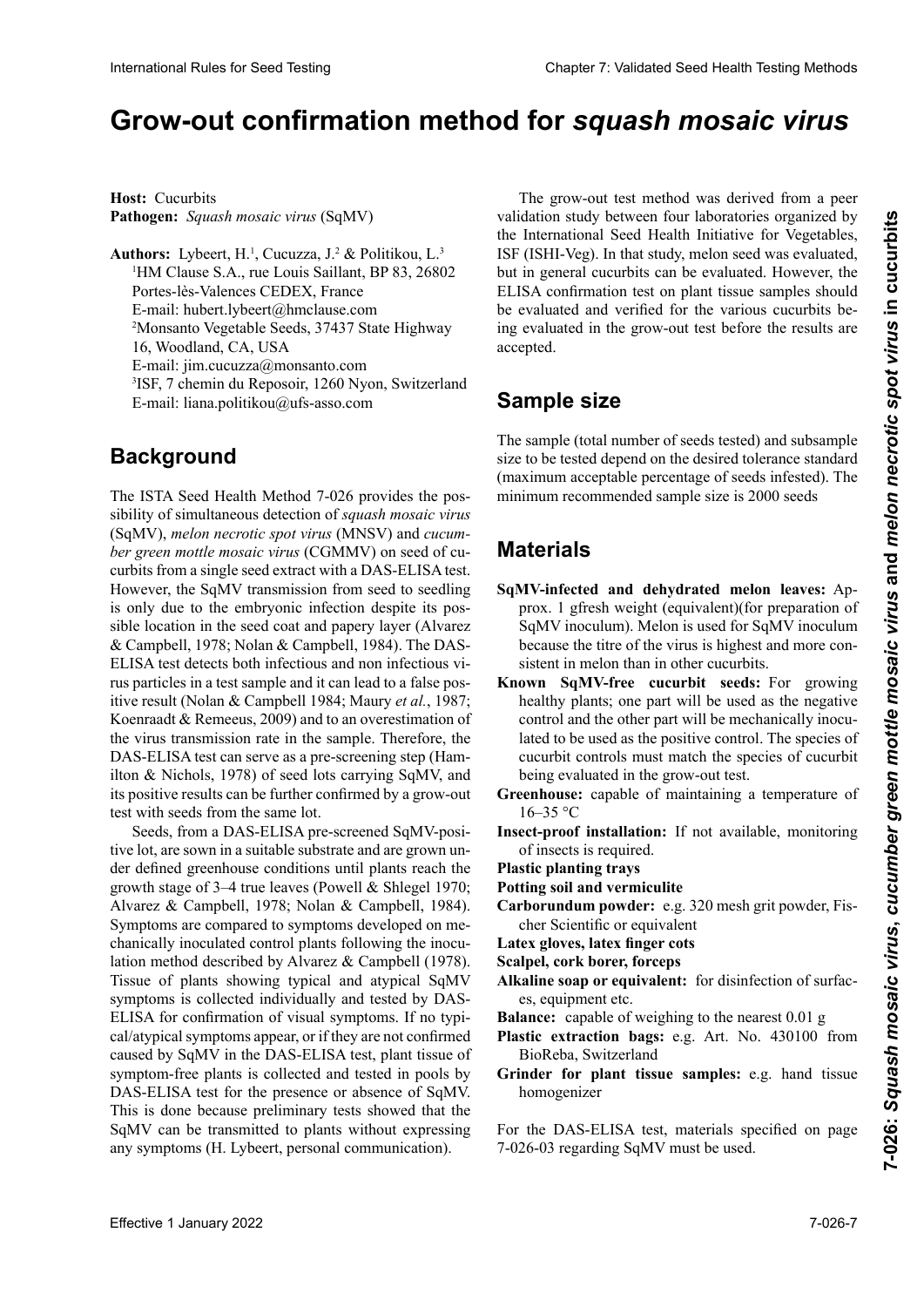### ${\sf Sample~preparation}$

This can be done in advance of the assay.

It is vital to exclude any possibility of cross-contamination between seed samples. It is therefore essential to disinfect all equipment, surfaces, containers, hands, etc. both before and after handling each sample. This can be hands with an alkaline soap or equivalent and then rinsrianus with an antanne soap or equivalent and the<br>ing with water to remove residues. achieved by swabbing or spraying equipment and gloved

- Estimate the thousand-seed weight (1.5 w) as:<br>TSW = (weight of seeds / numbers of seeds)  $\times$  1000<br>2. Besed on the TSW weigh out samples of the required La préparation peut être faite à l'avance.<br>Estimate the thousand-seed weight (TSW) as: 1. Count the number of seeds in a known weight.
- E. Bused on the 15H, weigh out sumples of the  $Siz$  into new and elean  $\log_3$  or containers. 2. Based on the TSW, weigh out samples of the required  $\ddot{a}$ . Bused on the 15 $n$ , weigh our sumpres or the required size into new and clean bags or containers.

#### **nethods** avec du savon alcalin ou équipements et les mains gantées avec du savon alcalin ou équipements et les menos, etc. antes y después de manipular cada muestra. En un establecer que manipular cada muestra de manipula Methods<br>Seife oder vergleichbarem und dem nach

 $\sum_{i=1}^{n}$ Critical control points are indicated by CCP. Critical control points are indicated by CCP.

- gar con agua para remover los residuos. Critical control points are indicated by CCP.<br>1. Greenhouse grow-out bestimmen. Berechnung des Tausendkorngewichtes
- 1.1 Seed sowing and greenhouse incubation
- 1.1 Seed sowing and greenhouse incubation<br>1.1.1 Clean and disinfect thoroughly all planting trays that will be used.
- 1.1.2 Fill the trays with well-watered potting soil and make holes of approx. 2 cm depth in each tray using a planting tag or equivalent.
- SqMV-free sample in one separate tray. The plants (CCP). 1.1.3 Sow approximately 10 seeds from the known grown plants will be used as negative control
- seeds from the known SqMV-free sample. The grown plants will be mechanically inoculated and serve as positive control plants (CCP). serve as positive control plants (CCP).<br>1.1.5 Continue by sowing the seeds of the sample under 1.1.4 In another separate tray sow approximately 10
- evaluation into the rest of the trays (CCP).<br>1.1.6 Cover the seeds in all trays with a thin layer of ver-
- 1.1.6 Cover the seeds in all trays with a thin layer of ver-<br>miculite and place the trays by keeping adequate<br>space between each other in a greenhouse with miculite and place the trays by keeping adequate space between each other in a greenhouse with  $\frac{1}{2}$  insect-proof installation. (CCP).
- $\frac{1}{26}$  separate de la muestra verificada la muestra et  $24, 25$  %.  $\frac{1}{2}$ seedlings emerge (CCP). 1.1.7 Maintain the greenhouse temperature at 24–35 °C<br>
during the day and 16, 22 °C during the pight until 1.1.7 Maintain the greenhouse temperature at  $24-35$  °C during the day and  $16-22$  °C during the night until<br>see dlines on any  $(GCD)$
- 1.1.8 From seedlings emergence to final reading, main- $\frac{1}{1}$  millar de la muerte de la muerte de S $\frac{1}{2}$ . La  $\frac{1}{2}$ . La  $\frac{1}{2}$ . La  $\frac{1}{2}$ . La  $\frac{1}{2}$ . La  $\frac{1}{2}$ . La  $\frac{1}{2}$ . La  $\frac{1}{2}$ . La  $\frac{1}{2}$ . La  $\frac{1}{2}$ . La  $\frac{1}{2}$ . La  $\frac{1}{2}$ . La  $\frac{1}{$  $p_{\text{norm}}$  and  $p_{\text{norm}}$  is the mechanical server mechanical server mechanical mechanical mechanical mechanical mechanical mechanical mechanical mechanical mechanical mechanical mechanical mechanical mechanical mechanical  $\frac{1}{2}$  services (CCI). From seedings einergence to mail reading, main-<br>tain the greenhouse temperature at  $24-35$  °C<br>(CCP). tain the greenhouse temperature at  $24-35$  °C (CCP). (CCP).
- 1.2 Mechanical inoculation of positive control plants
- 1.2.1 When the 1st true leaf of each plant begins to emerge, (approximately 10 days after sowing) prepare the virus inoculum as follows and inoculate the plants mechanically with it (CCP).
- 1.2.2 Grind the dehydrated SqMV-infected melon leaves (approx. 1 g fresh weight) into 4 ml of virus<br>extraction buffer in a mortar with a pestle. extraction buffer in a mortar with a pestle.
- 1.2.3 Add 0.075 g of carborundum powder and mix well. luación final, mantener la temperatura de la temperatura de la temperatura del inversion de la temperatura del i well.<br>1.2.4 Place a drop(s) of the virus inoculum on the well.
- surface of both cotyledons and 1st leaf of each emerged plant and rub it with fingers using latex<br>gloves and/or finger cots. Use enough liquid so gloves and/or finger cots. Use enough liquid so betud de la surface areas are wetted. Apply light pressure, such that the leaf tissue is not damaged.
- 1.2.5 Rinse the plants with tap water within 5 min of completing the inoculation and continue their<br>creations incubation with the rest of the plants empremg are mecanities and committee then greenhouse incubation with the rest of the plants greenhouse medadion with the rest of the piants<br>until the final reading.
- unit une mai reading.<br>1.2.5 AGV generation en de allection ef plant tierre comples for DAS-ELISA testing (CCP) pros for DAS-ELISA results  $(CCI)$ 1.3 SqMV symptoms and collection of plant tissue sam-<br> $\frac{1}{2}$ . Eq. DAS ELISA testima (GGD)
- 1.3.1 Monitor all plants in greenhouse every 3–5 days  $\mu$ pon emergence without handling  $(\text{CF})$ .  $\mu$ pon einergence without handling (CCP). 1.3.1 Monitor all plants in greenhouse every 3–5 days<br>upon emergence without handling (CCP).<br>1.3.2 When the majority of plants reach the stage of upon emergence without handling (CCP).
- when the majority of plants reach the stage of when the majority of plants reach the stage of 3–4 true leaves (approximately 18–24 days after 3–4 true leaves (approximately 18–24 days after<br>sowing) inspect for typical and atypical SqMV symptoms on their leaves by comparison with the positive and negative control plants (CCP). Typical SqMV symptoms are the systemic mosaic or vein banding in leaves and sometimes the leaf devein banding in leaves and sometimes the leaf de-<br>formation (ICTVdB Management, 2006)(Fig. 1). Atypical SqMV symptoms are the discoloration of leaves and spots developing on them (Lecoq *et al.*, 1998). 1998). leaves and spots developing on them (Lecoq *et al.*, 1998).<br>1.3.3 If typical or atypical SqMV symptoms appear, Gültig ab 1. Januar 2022Validierte Methoden zur Gesundheitsprüfung von Saatgut Internationale Vorschriften für die Prüfung von Saatgut Chaos 7 Validaris Seat Heill Twing Mathos 1<br>
Sample preparation for the season in the season in the season in the season of the season in the season of the season in the season in the season in the season in the season in Cleares 7: Walistantial Rules from the symptomatic methods of the debtated symbol control international Seed Methods (See Testing Methods (See Testing Methods (See Testing Methods (See Testing Methods International Rules f **Effective 1 Depression and External Solution and the proposition of the system of the system of the system of the system of the system of the system of the system of the system of the system of the system of the system o** 
	- 1.3.3 If typical or atypical SqMV symptoms appear,<br>count the number of plants with each kind of symptoms (optional).
	- symptoms (optional).<br>1.3.4 Continue with the collection of plant tissue samples for DAS-ELISA testing as follows: Start collecting plant tissue samples from the negative collecting plant tissue samples from the negative<br>control plants, continue with the plants from the control plants, continue with the plants from the<br>evaluated sample and end with the positive control evaluated sample and end with the positive control  $\mathbf{plants}(\mathbf{CCP}).$
	- I<br>For the plants of the negative control cut with a cork borer a plant tissue piece from one of the younger leaves of each plant. Pool all pieces to-<br>gether in a plastic extraction bag (e.g. Art. No.<br>420100 from BioBobe Switzerland)(10 plant tis 1.3.3 Sintomas típicos de Symptomas típicos de Symptome sind verkiligen der Symptome sind verkiligen der Symptome sind verkiligen der Symptome sind verkiligen der Symptome sind verkiligen der Symptome sind verkiligen der S somer in a plastic chalaction ong (e.g. 1114-110) sue pieces in 1 bag). plants (CCP).<br>
	1.3.5 For the plants of the negative control, cut with<br>
	2. sorte begre a plant tissue piece from ope of the 430100 from BioReba, Switzerland)(10 plant tis-<br> $m$  avec less in 1 kss)
	- $1.3<\epsilon$  Executado est the exploring counter mid.  $6.3M$ 1.3.6 For plants of the evaluated sample with SqMV zar musika del Control Negativo, ette var plantas del Control Negativo, ette de Control Negativo, ette de Control Negativo, ette de Control Negativo, ette de Control Negativo, ette de Control Negativo, ette de Control Nega tissue sample of the younger symptomatic leaf of each plant individually. Place each piece separately in a plastic extraction bag (e.g. Art. No. 430100 from BioReba, Switzerland. (1 plant tissue piece nom Blokeba, Switzerland. (1 plant ussue piece<br>in 1 bag). For plants with SqMV atypical sympin 1 bag). For plants with SqMV atypical symp-<br>toms repeat procedure to collect individual plant tissue pieces (1 plant tissue piece in 1 bag). 1.3.5 Por plants of the evantated sample with squy<br>typical symptoms cut with a cork borer a plant<br>tissue sample of the younger symptomatic leaf of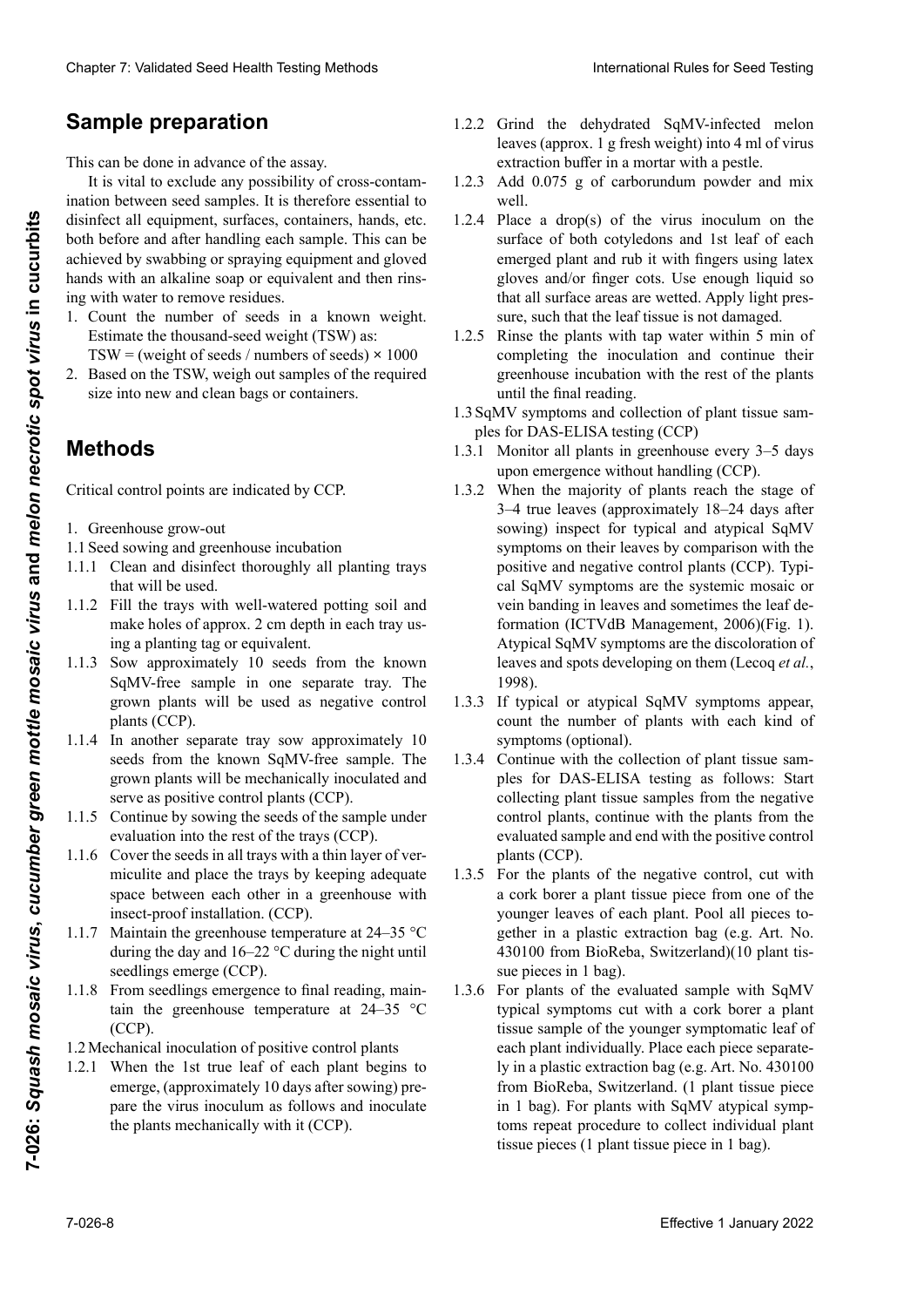- 1.3.7 For the positive control plants follow the procedure described in 1.3.5 (pool all 10 plant tissue pieces in<br>1 bag).<br>us extraction from plant tissue samples and DASd bag).
- 2. Virus extraction from plant tissue samples and DAS-ELISA confirmation
- 2.1 Depending on the total number of plant tissue samples that will be collected, calculate the number of ELISA plates that will be needed.
- 2.2 Follow the process to coat ELISA plates (Methods, step 1) and the supplier's instructions on their incuba- $\frac{1}{1}$  orditions.
- 2.3 Grind all plant tissue samples with a suitable grinding zos de tejido vegetal en 1 bolsa). Symptomen wird die Probenahme wiederholt zur calculer le nombre de plaques ELISA requises. device (e.g. hand homogenizer).
- active (e.g. mana homegemeer).<br>2.4 Add 10 ml of ELISA extraction buffer (as described  $\frac{1}{2}$  confirmation continued by the cumulian continued of by the supplier) per grain or plant tissue mo each Photo suppliers in einem Bellist in einem Bellist in einem Bellist in einem Bellist in einem Bellist in einem B by the supplier) per grain of plant tissue mo each time to me of ELISA extraorion outre (as described by the supplier) per gram of plant tissue into each container.
- 2.5 Proceed with the DAS-ELISA test as described in  $\frac{1}{2}$  is van a necessitation of  $\frac{1}{2}$ .  $2.2$  Steps  $3.1$  to  $4.3$  to commit  $2$ qtvi v-positive plant ussue  $\sum_{n=1}^{\infty}$  (CCP). volume in  $DAS$ -EERA itst as described Steps 3.1 to 4.5 to confirm SqMV-positive plant tissue samples (CCP). par le fournisseur) par gramme de tissu végétal dans samples (CCP).
- Compare results of plant fissue evaluated sample to results of positive and negative control plants (CCP). If positive results are given in the DAS-ELISA test either on the typical or the atypical SqMV symptomatic plant tissue samples, terminate the grow-out and record the seed sample as being SqMV-positive. 2.6 Compare results of plant tissue samples from the 2.6 Compare results of plant tissue samples from the
- 2.7 If negative results are given in the DAS-ELISA test or no typical or atypical symptoms appear, test all symptom-free plants in a DAS-ELISA test for the presence<br>or absence of SqMV. or absence of SqMV.
- 2.8 Repeat procedure in Step 1.3.4 to collect plant tissue 2.8 Repeat procedure in Step 1.3.4 to collect plant tissue<br>samples from control plants and plants from evaluated sample (CCP).
- 2.9 Cut with a cork borer a plant tissue piece from one of the younger leaf of each symptom-free plant in the evaluated sample and make pools of 20 plant tissue pieces maximum in plastic extraction bags (e.g. Art. No. 430100 from BioReba, Switzerland).
- $2.10$  Repeat Steps 2.1 to 2.5.
- 2.11 Compare results of plant tissue samples from the evaluated sample to results of positive and negative control plants (CCP). In this case, the final result of the seed sample will be given by the DAS-ELISA<br>test result of symptom free plants (peoptive en nos  $\frac{1}{10}$ 2.9 De cada planta de la muerta de la muerta de la muerta de la muerta de la muerta de la muerta de la muerta tuve communication). test result of symptom-free plants (negative or posest resure of symptom needs  $\overline{\text{new}}$  communion). 11 V Commandieur).







**Figure 1.** Typical SqMV symptoms on leaves of melon plants at the 3–4 true leaves stage.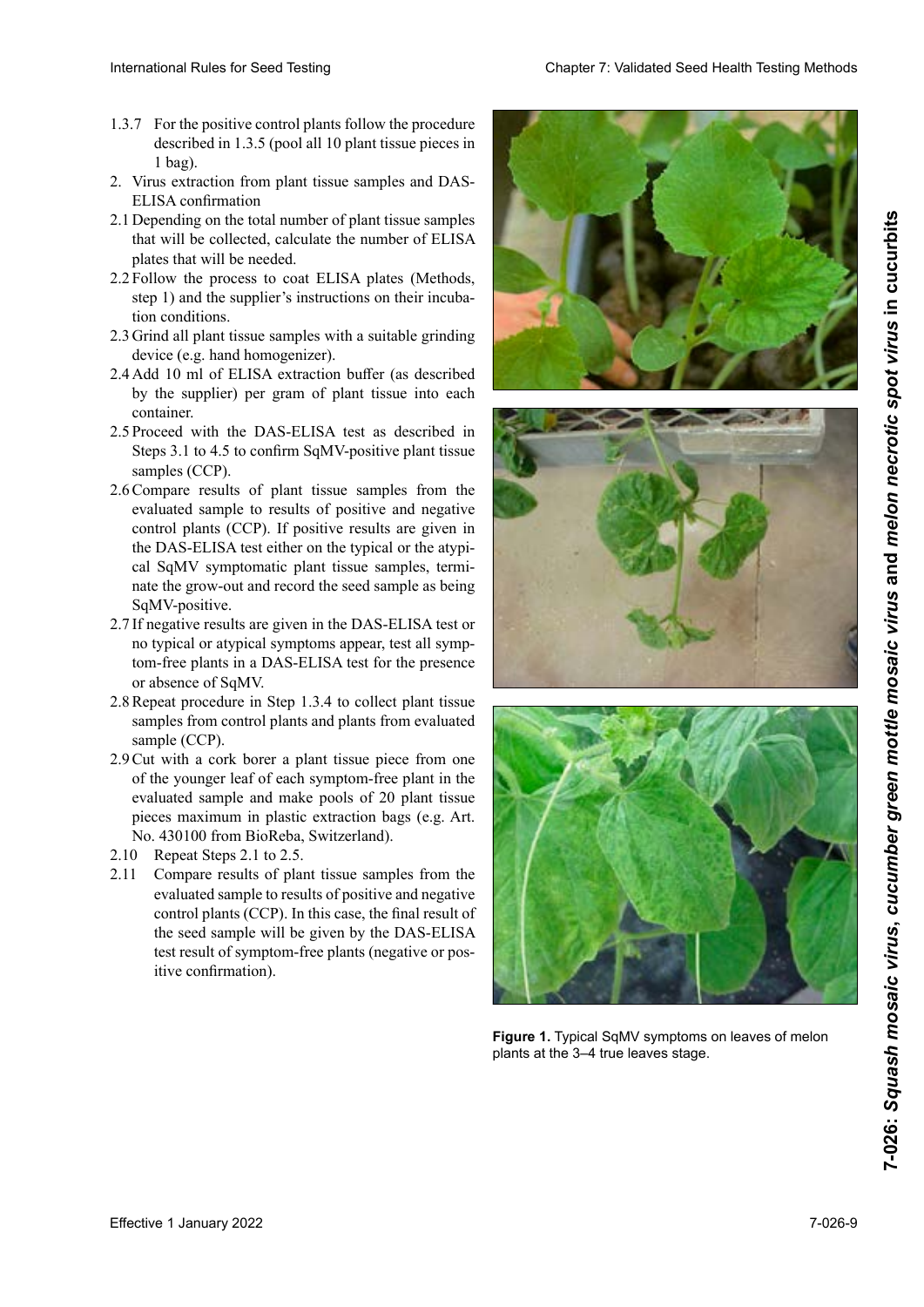### **Métodos generales Allgemeine Methoden Méthodes générales General methods**

Recording of ELISA extinction: Record the results for all wells in the microtitre plate. Check first whether<br>the positive and negative controls meet the expectathe positive and negative controls meet the expecta-<br>tions since otherwise the results of the test are invalid tions since otherwise the results of the test are invalid<br>and the test must be repeated. and the test must be repeated.

Using the values of the negative controls, establish<br>a cut-off value for healthy versus positive responses a cut-off value for healthy versus positive responses. Use supplier recommended levels if received from<br>the serum supplier (for example, 2 times the average<br>negative control value). Alternatively, use the mean the serum supplier (for example, 2 times the average  $\frac{1}{2}$  veces element  $\frac{1}{2}$  veces  $\frac{1}{2}$  and  $\frac{1}{2}$  and  $\frac{1}{2}$  are the mean in  $\frac{1}{2}$  and  $\frac{1}{2}$  are the mean of the negative control value plus three times  $(3x)$  the<br>standard deviation of the negative control values. For standard deviation of the negative control values. For sumatra de viation of the negative control values. Por example, the mean of an hegative controls is 0.050 and the standard deviation is 0.004. The negative cutand the standard deviation is 0.004. The negative edi- $\frac{3(0.000 + 3(0.004)) - 0.002}{14} = 0.002$ . Esto será tomado en cuenta para el cuenta para el cuenta para el cuenta para el cuenta para el cuenta para el cuenta para el cuenta para el cuenta para el cuenta para el cuenta pa 95 % of licality observations. Above this value are considered a positive response. All negative controls Trom a baten of plates run together can be used for this cal culturados al mismo tiempo, pueden ser usa-Clearly 7. Validated Post Festin (heliods)<br>
Gesundheitsprässen in die Normalism (hence the system of the system of the system of the system of the system of the system of the system of the system of the system of the syst native der Mittelwerte zurückente zurückente zurückenden Standard deviation of the negative control values. For<br>example, the mean of all negative controls is 0.050<br>and the standard deviation is 0.004. The negative sutand the standard deviation is 0.00+. The hegative ear-<br> $\mathcal{F} = 0.050 \pm 2(0.004) = 0.062$ . This saille assembly  $\frac{d\mathbf{r}}{dt} = 0.050 + 3(0.004) = 0.002$ . This will account for 35 % of heatily observations. Above this value are<br>considered a positive response. All negative controls From a batch of plates run together can be used for this from a batch of plates run together can be used for this calculation. Chever 7 Voldskei Seel Heili Twing Melode<br>
Chern-Farming Rose to the Team of the numeric form of the numeric form of the numeric and the numeric and the numeric and the numeric and the numeric and the numeric and the nume example, the mean of all negative control values. For example, the mean of all negative controls is 0.050 de cette valueur la réponse est considéré considérée considérée considérée considérée considérée considérée considérée considérée considérée considérée considérée considérée considérée considérée considérée considérée con off =  $0.050 + 3(0.004) = 0.062$ . This will account for **Indication** des résultation des résultations de la résultation de la proposa de la contradició de la contradició de la contradició de la contradició de la contradició de la contradició de la contradició de la contradició Effective 1 January 1982 **Construction Construction** and **a** specific the specific distribution of the specific distribution construction in the specific distribution of the specific distribution of the specific spot viru 95 % of healthy observations. Above this value are calculation.

dos para este cálculo. ten einer Testdurchführung können für die Kalkulation indicate the scientific name of the pathogen and the test method used. When reported on an ISTA Certifitest method used. When reported on an ISTA Certificate, results are entered under 'Other Determinations'. In the case of a negative result (pathogen not detected In the case of a negative result (pathogen not detected<br>in any of the subsamples), the results should be reported in terms of the tolerance standard and detecported in terms of the tolerance standard and detec-<br>tion limit. The tolerance standard depends on the total number of seeds tested n, and is approximately  $3/n$  $(P = 0.95)$ (Roberts *et al.*, 1993). **Reporting results:** The result of a seed health test should tion limit. The tolerance standard depends on the total number of seeds tested n, and is approximately 3/n (P = 0.95)(Roberts *et al.*, 1993).

In the case of a positive result, the report should in-( $P = 0.95$ )(Roberts *et al.*, 1993).<br>In the case of a positive result, the report should in-<br>dicate the number of positive subsamples out of the<br>total number tested and the sample size or the maxitotal number tested and the sample size or the maximum likelihood estimate of the proportion of infected dicar el número de sub-muestras positivas de sub-muestras positivas de sub-muestras positivas de sub-muestras <br>El número de sub-muestras positivas de sub-muestras positivas de sub-muestras de sub-muestras de sub-muestras der positiven zur Gesamtzahl untersuchter Teilproben angegeben werden. **Assurance qualité** dicate the number of positive subsamples out of the seeds.

#### iality a **Qualitätssicherung Points critiques de contrôle (CCP) Quality assurance**

#### **Aseguramiento de calidad Kritische Kontrollpunkte (KKP)** Critical control points (CCP) Critical control points (CCP)

- <sup>•</sup> It is important to start sowing the heatily seeds that will serve as negative and positive (after mechanical moculation) control plants and then continue with the<br>sowing of the seeds of the evaluated sample (Steps sowing or the secas of the evaluated sample (steps  $\frac{1}{2}$  $(1.1.3)$  and  $(1.1.4)$  to avoid cross-contamination of the viius at tiils poliit.<br>Tiil with serve as hegative and positive (after mechanical sowing of the secus of the evaluated sample (Steps<br>1.1.3 and 1.1.4) to avoid cross-contamination of the<br>virus at this point. • It is important to start sowing the healthy seeds that se is important to start sowing the heatily seeds that<br>will serve as negative and positive (after mechanical<br>inoculation) control plants and then continue with the  $1.1.3$  and  $1.1.4$ ) to avoid cross-contamination of the virus at this point.
- The percentage of seed germination should be taken into consideration when sowing seeds, in order to

make sure that the minimum recommended sample size to analyse is obtained (Step  $1.1.5$ ).

- size to analyse is obtained (Step 1.1.5).<br>Cucurbit plants can be tall enough to bend and touch<br>each other. To reduce the chances of cross-contaminaeach other. To reduce the chances of cross-contamina-<br>tion between plants, it is important to keep adequate tion between plants, it is important to keep adequate space between the trays. Also, the greenhouse must have an insect-proof installation to reduce the risk of virus transmission by beetles (Step 1.1.6). • Cucurbit plants can be tall enough to bend and touch
- The ability to detect SqMV could be influenced by variations in environmental conditions in the greenhouse iations in environmental conditions in the greenhouse<br>(Steps 1.1.7 and 1.1.8). Therefore, it is recommended<br>not to perform the grow-out test during the winter pe-(Steps 1.1.7 and 1.1.8). Therefore, it is recommended<br>not to perform the grow-out test during the winter nenot to perform the grow-out test during the winter period unless artificial light and heating can compensate Free amoss aranomi rignt and notuling can compensate for the lack of natural light and temperatures.
- It is recommended to place the virus inoculum on ice re is recommended to place the virus inoculari on loc and proceder with the inoculation procedure as soon as  $\frac{1}{2}$ possible (Step 1.2.1). re is recommended to place the virus inocurant on rec  $\frac{d}{dx}$  and proceed with the inoculation procedure as soon as (f) is recommended. and proceed with the inoculation procedure as soon as  $\frac{1}{2}$
- Do not nantie the plants un'oughout the momentug • Do not nande the piants unoughout the monitoring<br>period to avoid cross-contamination (Step 1.3.1). If plants are damped-off or other disease symptoms are present, then the grow-out test should be considered invalid and redone (Step 1.3.1). • Do not handle the plants throughout the monitoring period to avoid cross-contamination (Step 1.3.1). If
- The use of negative and positive control plants is very important to compare the visually observed SqMV important to compare the visually observed SqMV<br>symptoms on evaluated cucurbit plants in the growout test (Step 1.3.2) and to validate the DAS-ELISA out test (Step 1.3.2) and to validate the DAS-ELISA<br>results (Steps 2.6 and 2.11). If control plants do not perform as expected, the test is considered as invalid and discarded, and a retest must be done.
- The DAS-ELISA confirmation test on plant tissue and discarded, and a retest must be done.<br>• The DAS-ELISA confirmation test on plant tissue<br>samples should be evaluated and verified for the various cucurbits being evaluated in the grow-out test be-<br>fore the results are accepted. (Step 2.5). fore the results are accepted. (Step 2.5).
- It is important to start the collection of plant tissues<br>with the negative control plants then continue with the with the negative control plants then continue with the plants of the evaluated sample and end with the plants of the positive control to avoid cross contamination of<br>the virus at this point (Steps 1.3.4 and 2.8).<br>Gloves should be changed and the cork borer should the virus at this point (Steps 1.3.4 and 2.8).
- Gloves should be changed and the cork borer should be cleaned with alkaline soap or virus disinfectant be-<br>tween each plant tissue sample during their collection tween each plant tissue sample during their collection<br>to avoid cross-contamination (Steps 1.3.4 and 2.8).<br>If symptom free plants need to be confirmed by  $DAS$ to avoid cross-contamination (Steps 1.3.4 and 2.8).
- If symptom-free plants need to be confirmed by DAS-ELISA, then freshly collected plant tissue samples existi, men nesmy concerce paint ussue sur  $\frac{1}{2}$  se necessario de mediante el ensayo de mediante el ensayo de mediante el ensayo de mediante el ensayo de mediante el ensayo de mediante el ensayo de mediante el ensayo de mediante el ensayo de mediante el ensayo ELISTA, their from y conceted plant tissue samples from the positive and negative control plants must be from the positive due négative control phanes must be<br>included in the test (Step 2.8).
- $E = \frac{1}{2} \mathbf{D} \mathbf{A} \mathbf{S} \mathbf{E} \mathbf{I} \mathbf{B} \mathbf{A} + \frac{1}{2} \mathbf{A} \mathbf{I} \mathbf{S} \mathbf{I} \mathbf{I} \mathbf{A} + \frac{1}{2} \mathbf{A} \mathbf{I} \mathbf{I} \mathbf{I} \mathbf{A} \mathbf{I} \mathbf{I} \mathbf{I} \mathbf{I} \mathbf{A} \mathbf{I} \mathbf{I} \mathbf{I} \mathbf{I} \mathbf{I} \mathbf{I} \mathbf{I} \mathbf{I} \mathbf{I} \mathbf$ For the DAS-ELISA test, the critical control points are described in Step 2.5.  $1.84 \times 10^{14}$ • For the DAS-ELISA test, the critical control points  $\frac{1}{2}$